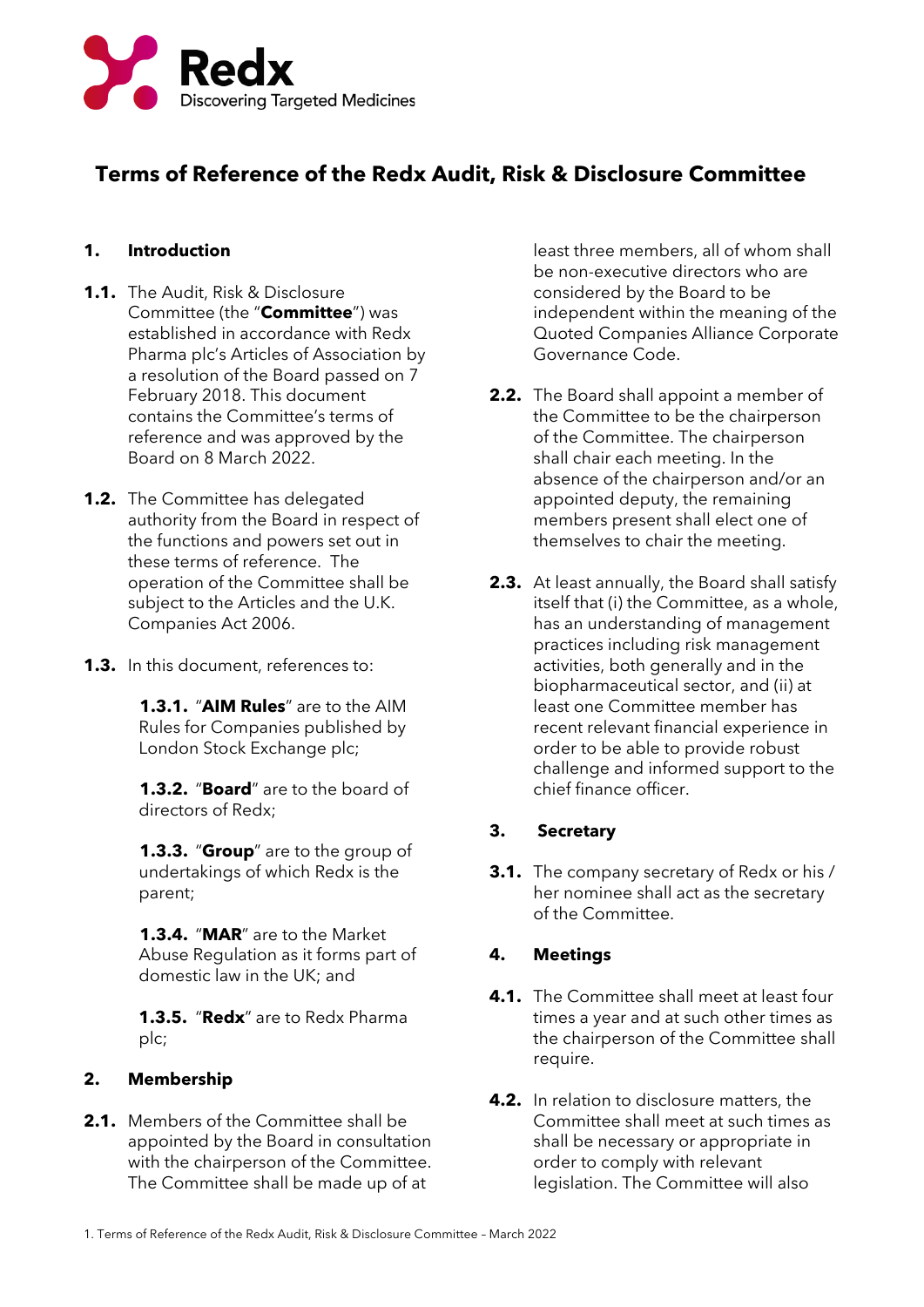

meet at least once a year, either as part of a meeting called under paragraph 4.1 or separately to review the operation, adequacy and effectiveness of Redx's and the Committee's procedures in relation to disclosure.

- **4.3.** Meetings of the Committee shall be called by the secretary of the Committee at the request of the chairperson of the Committee, any other member of the Committee or Redx's external auditors or internal audit (as applicable) if they consider it necessary.
- **4.4.** Only members of the Committee have the right to attend Committee meetings. However, other individuals and external advisers may be invited to attend for all or part of any meeting as and when appropriate. The following shall be invited to attend Committee meetings on a regular basis as the agenda requires: chief executive officer, chief financial officer, general counsel and Redx's external auditors.
- **4.5.** Unless otherwise agreed, notice of each meeting confirming the venue, time and date, together with an agenda of items to be discussed, shall be provided to each member of the Committee and any other person invited to attend in good time before the date of the meeting. Supporting papers shall be sent to Committee members and other attendees as appropriate in advance of each meeting.
- **4.6.** The quorum necessary for the transaction of business shall be two members including, for audit related matters, at least one member who the Board believes has recent and relevant financial experience. A duly convened meeting of the Committee at which a quorum is present shall be competent to exercise all or any of the authorities,

powers and discretions vested in or exercisable by the Committee.

**4.7.** A resolution in writing signed by all members of the Committee will be as effective as a resolution passed at a Committee meeting. Any written resolution will be tabled and noted at the next meeting of the Committee.

# **5. Minutes of Meetings**

- **5.1.** The secretary of the Committee shall minute the proceedings and resolutions of all Committee meetings, including the names of those present and in attendance.
- **5.2.** Minutes of Committee meetings shall be circulated promptly to all members of the Committee.

## **6. Annual Report and Annual General Meeting**

- **6.1.** The Committee shall review and when necessary discuss with management and the external auditors and, if required, approve statements included in Redx's financial statements, interim reports and Annual Report prior to filing or publishing in accordance with applicable laws and regulations, including the Companies Act 2006 and the AIM Rules.
- **6.2.** The Committee shall produce a report on its activities to be included in Redx's Annual Report.
- **6.3.** The Committee shall have the right to publish in Redx's Annual Report details of any issues that cannot be resolved between the Committee and the Board.
- **6.4.** The chairperson of the Committee shall attend Redx's Annual General Meeting prepared to respond to any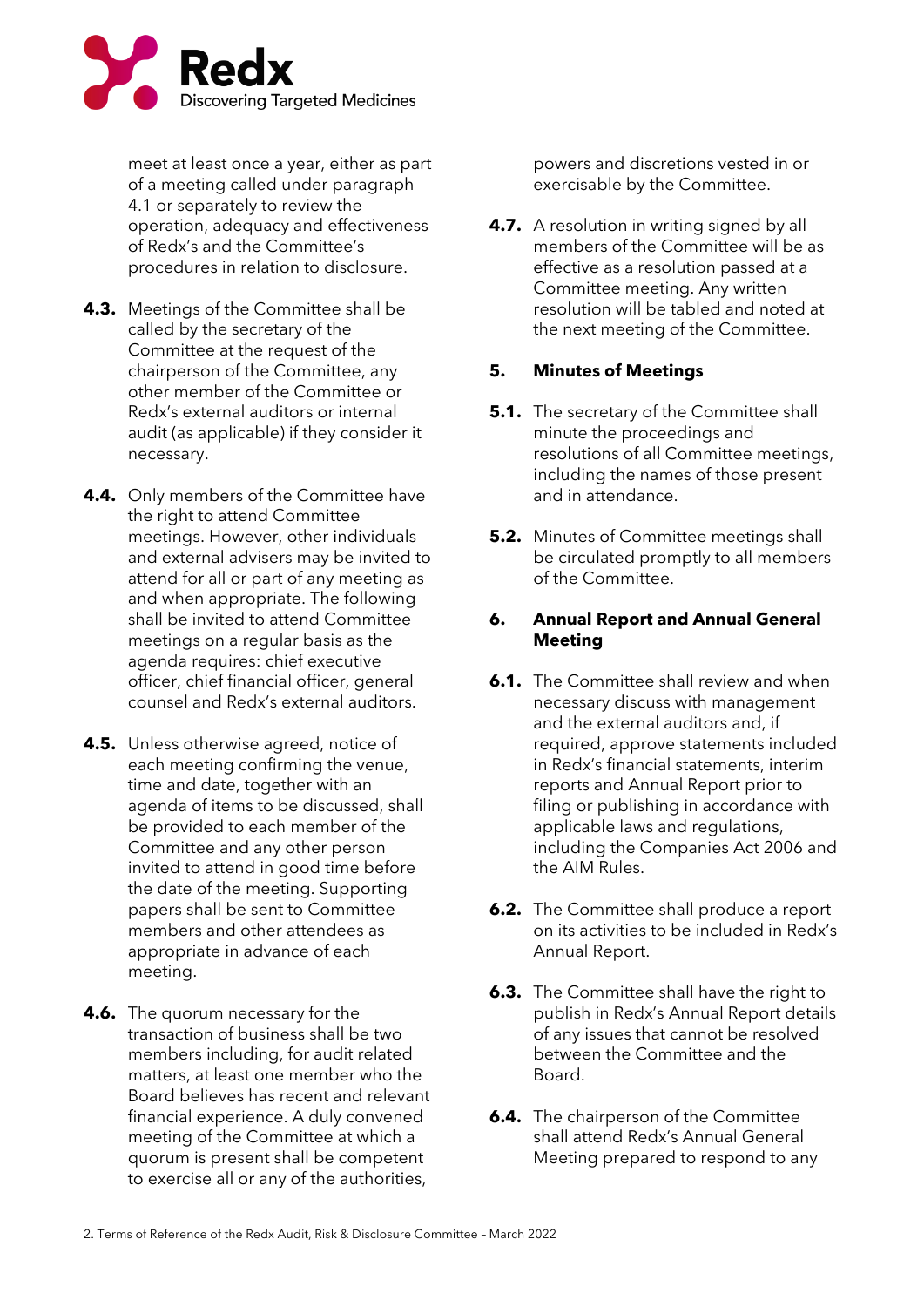

shareholder questions on the Committee's activities.

## **7. External Audit**

**7.1.** Redx's external auditor shall report directly to the Committee as to:

> **7.1.1.** its progress in conducting the annual audit of the Group;

**7.1.2.** the results and overall outcome of the audit;

**7.1.3.** any concerns it has regarding the conduct, results or overall outcome of the audit;

**7.1.4.** any significant issues discussed or significant disagreements with management during the conduct of the audit and how such disagreements were resolved; and

**7.1.5.** any matters which may affect or impair its independence in conducting the audit.

#### **7.2.** The Committee shall:

**7.2.1.** consider and make recommendations to the Board in relation to the appointment, reappointment and removal of the external auditor, subject to the approval of Redx's shareholders at a general meeting. If the Board does not accept the Committee's recommendation, it should include in Redx's Annual Report, and in any papers recommending appointment or re-appointment, a statement from the Committee explaining the recommendation and should set out reasons why the Board has taken a different position;

**7.2.2.** ensure that at least once every ten years the audit services contract is put out to tender and supervise the selection process for a new auditor;

**7.2.3.** review the terms of engagement, negotiate and agree the audit fees of the external auditor;

**7.2.4.** negotiate and agree with the external auditor the scope and overall planning and timetable for the annual audit of the Group;

**7.2.5.** review and agree with the external auditor those areas considered to be of greatest importance for each cycle of the annual audit;

**7.2.6.** review annually the external auditor's independence and objectivity and the effectiveness of the external audit process, taking into consideration relevant professional and regulatory requirements and ethical standards, including requirements to rotate audit partners and staff;

**7.2.7.** develop and implement a policy for any permitted non-audit work to be carried out by the external auditor taking into consideration relevant ethical guidance;

**7.2.8.** review and pre-approve any permitted non-audit work, including the level of fees to be charged for such work and, in doing so, the Committee shall consider whether any aspect of the non-audit work may impair the independence of the external auditor; and

**7.2.9.** review the principal representation letters of Redx requested by the external auditor before they are signed by Redx.

**7.3.** The Committee shall draw to the attention of the Board any significant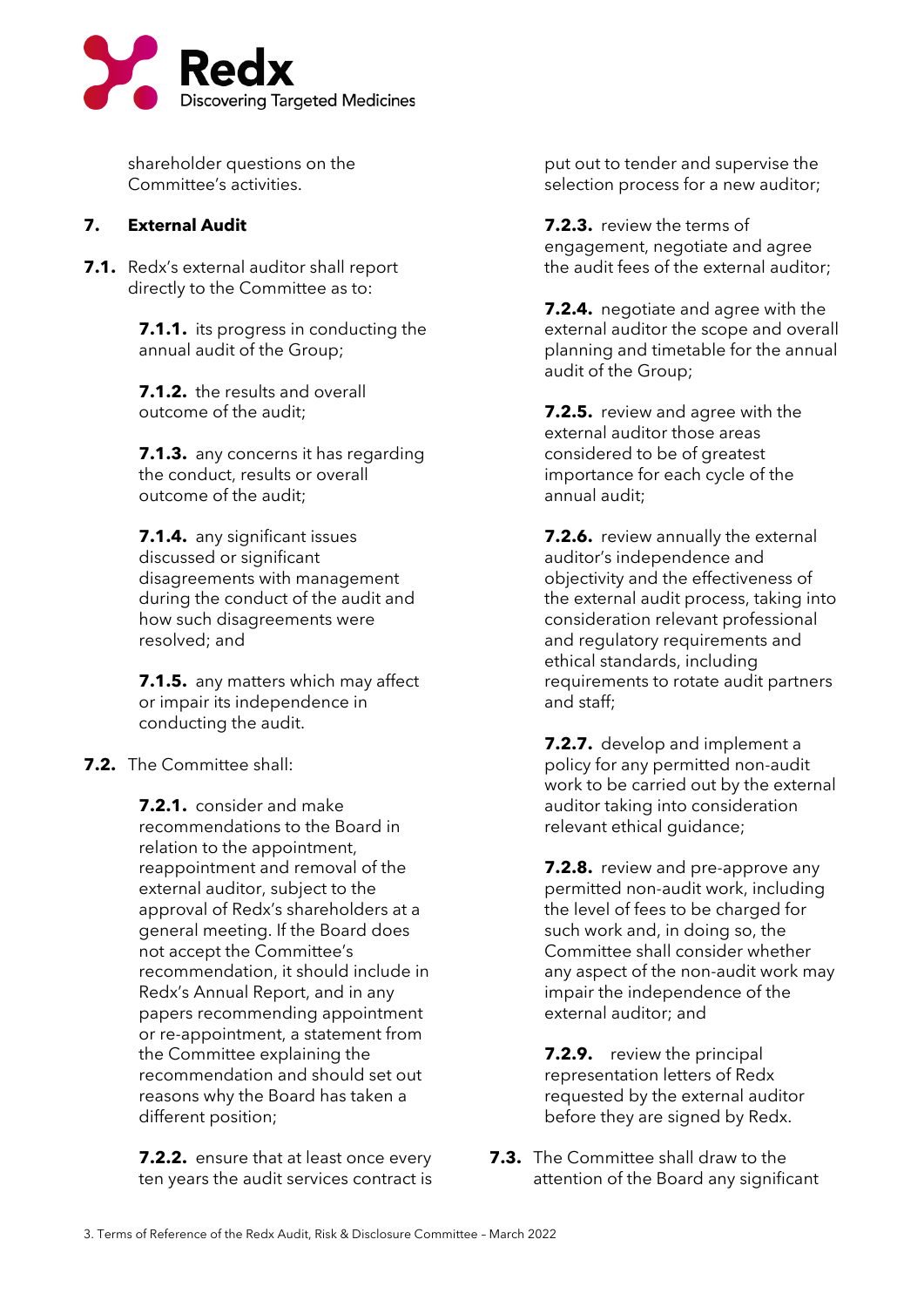

concerns, results or overall outcome of the annual audit of the Group and any area or aspect of the annual audit in respect of which the external auditor believes it has been impeded or hindered, whether by management or by other circumstances, in carrying out the audit. The Committee shall report to the Board on its assessment of the effectiveness of the external audit process and any matters which may significantly affect or impair the independence of the external auditor.

## **8. Internal Audit**

- **8.1.** The Committee shall, for so long as Redx does not have an internal audit function, regularly review whether there is a need to establish one and make a recommendation to the Board accordingly.
- **8.2.** Following establishment of an internal audit function, the Committee shall:

**8.2.1.** review and agree with the head of the internal audit function the internal audits plan for each financial year, including the scope, overall timetable and areas of focus;

**8.2.2.** receive and review a report on the results of the internal audit function's work on a periodic basis;

**8.2.3.** review the role and effectiveness of the internal audit function and its resources, and review management's responsiveness to the findings and recommendations of the internal audit function;

**8.2.4.** periodically review the structure and organisation of the internal audit function; and

**8.2.5.** review and approve the appointment and any dismissal of the head of the internal audit function

and review, with the chief financial officer, succession planning for the head of the internal audit function.

**8.3.** The head of the internal audit function shall have direct access to the Committee and to the chairperson of the Board. The head of the internal audit function shall be accountable to the Committee directly as to:

> **8.3.1.** the internal audit function's progress in conducting internal audits of the Group;

**8.3.2.** the results and overall outcome of internal audits;

**8.3.3.** any concerns he or she has regarding the conduct, results or overall outcome of internal audits; and

**8.3.4.** any significant issues discussed or significant disagreements with management during the conduct of internal audits and how such disagreements were resolved.

# **9. Accounting Policies and Practices**

**9.1.** The Committee shall:

**9.1.1.** review and consider the appropriateness of the Group's accounting policies and practices;

**9.1.2.** review and approve, prior to their implementation, any material changes to the Group's accounting policies and practices;

**9.1.3.** review and consider how the Group's financial statements comply with required accounting policies and regulatory requirements; and

**9.1.4.** understand and consider the judgements made by management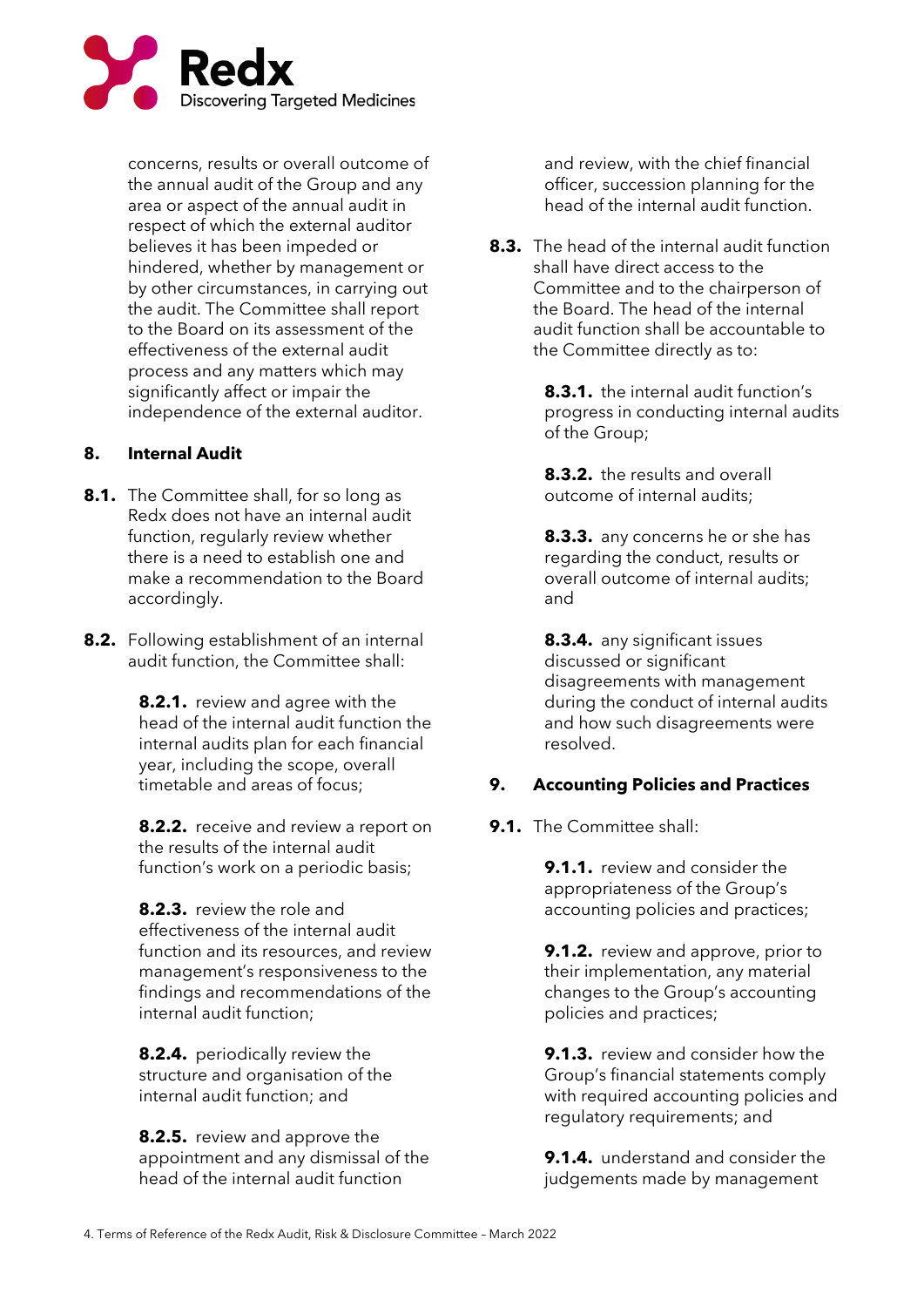

and the advice given by the external auditor concerning the application of the Group's accounting policies and practices to the Group's financial results and position.

**9.2.** The Committee's responsibility is to obtain reasonable assurance that the Group's accounting policies and practices and management's judgement concerning the application of those policies and practices to the Group's finances are appropriate such that, in its financial reporting, Redx presents in all material respects the financial condition, results of operations and cash flows of the Group.

## **10. Financial Reporting**

**10.1.**The Committee shall, prior to release by Redx, consider and challenge where necessary the key elements of and the principal disclosures and any significant estimates and judgements contained in:

> **10.1.1.** all Group financial statements and the notes to those financial statements; and

**10.1.2.** management's discussion and narrative analysis and any other relevant aspects of Redx's results announcements and financial reports.

**10.2.**The Committee shall report to the Board on the significant issues it considered in relation to the Group's financial statements and how they were addressed. The Committee shall draw to the attention of the Board any aspect of the financial or other information which it has reviewed about which it has concerns, having regard to matters reported to it by the external auditor.

**10.3.**If requested by the Board, the Committee shall provide advice to the Board on whether the Annual Report and accounts, taken as a whole, is fair, balanced and understandable and provides the information necessary for shareholders to access Redx's position and performance, business model and strategy.

## **11. Internal Control over Financial Reporting**

**11.1.**The Committee shall:

**11.1.1.** review the Group's overall framework for internal control over financial reporting and its financial reporting processes; and

**11.1.2.** review management's own assessment of the effectiveness of internal control over financial reporting and financial reporting processes.

**11.2.**The Committee shall draw to the attention of the Board any significant deficiencies or material weaknesses in the design or operation of the Group's internal control over financial reporting.

#### **12. Other Internal Controls**

**12.1.**The Committee shall:

**12.1.1.** review the Group's overall framework for other (non-financial) internal controls; and

**12.1.2.** review reports from the external auditor and the internal audit function, if established, relating to internal controls and consider the conclusions of those reports.

**12.2.**The Committee shall draw to the attention of the Board any significant deficiencies or material weaknesses in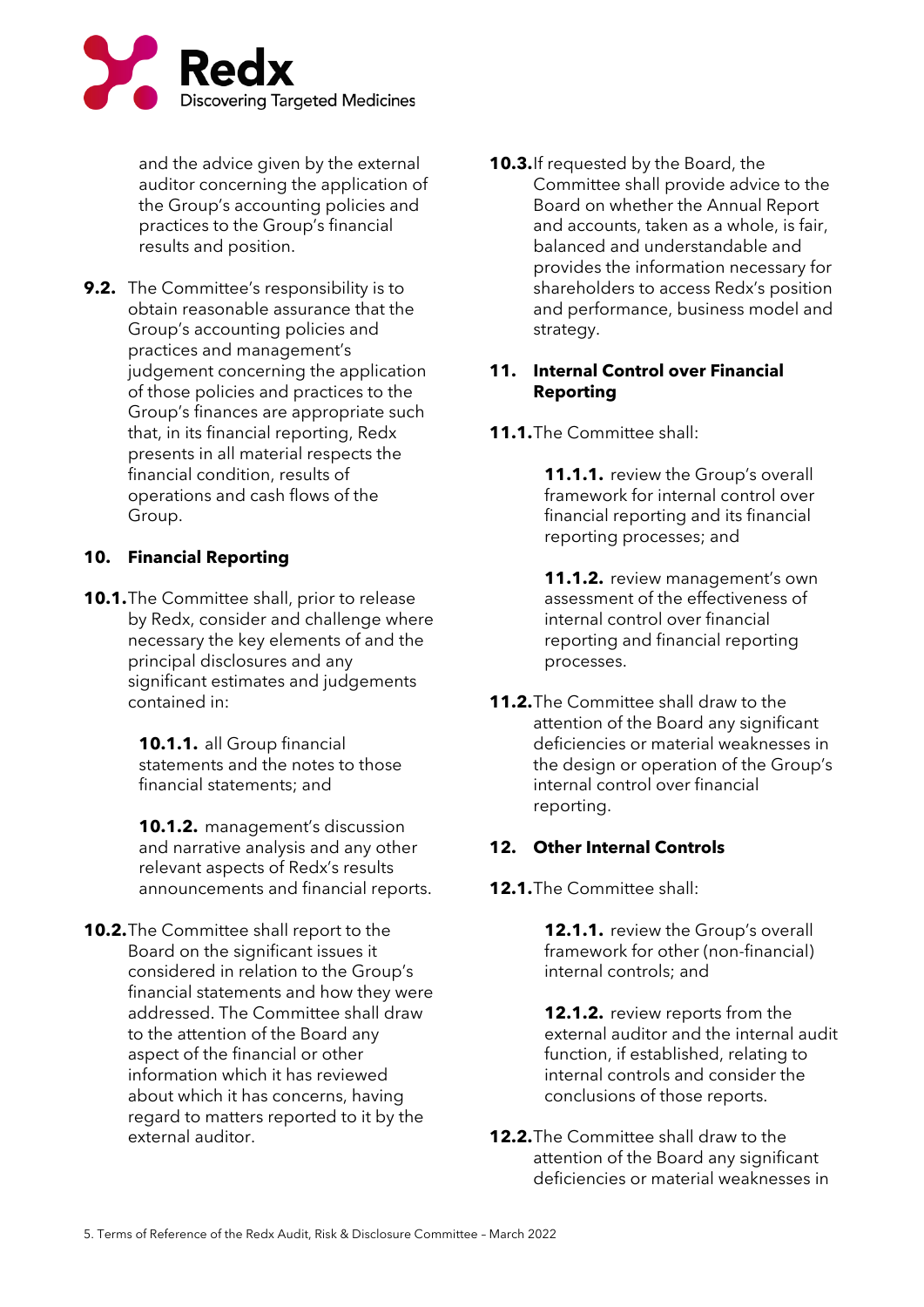

the design or operation of the Group's internal controls and any significant breaches of internal controls which come to its attention.

## **13. Risk Management**

**13.1.**The Committee shall:

**13.1.1.** review the Group's overall framework for identifying, assessing, understanding and managing the emerging and principal risks it faces consistent with the risk appetite defined by the Board;

**13.1.2.** oversee management's monitoring of, and be responsible for the review and assurance of, financial, compliance and control risks, including:

**13.1.2.1.** reviewing Redx's treasury and investment policies and overseeing their application and the associated risks;

**13.1.2.2.** the risks associated with the Group's business activities from the perspective of compliance with laws and regulations and consider the way the Group manages those risks;

**13.1.2.3.** the risks associated with the Group's internal controls over financial reporting and nonfinancial matters and consider the way the Group manages those risks; and

**13.1.2.4.** reviewing reports from the external auditor and the Group's internal audit function, if established, relating to risk management and the conclusions of those reports; and

**13.1.3.** report to the Board on how, taking into account Redx's position

and principal risks, Redx's prospects have been addressed, over what period and why the period is regarded as appropriate. The Committee shall also advise the Board on whether there is a reasonable expectation that Redx will be able to continue in operation and meet its liabilities as they fall due over said period, drawing attention to any qualifications or assumptions as necessary.

# **14. Compliance**

**14.1.**The Committee shall:

**14.1.1.** establish procedures for, and review the adequacy and security of, Redx's arrangements for the Group's employees and contractors to raise concerns, anonymously and in confidence, about possible wrongdoing in financial reporting, accounting, internal accounting controls, auditing matters or other matters, and ensure that these arrangements allow proportionate and independent investigation of such matters and appropriate followup action;

**14.1.2.** review the adequacy and effectiveness of Redx's systems and controls for maintaining ethical behaviour, including the prevention of bribery and corruption and managing risk to ensure ongoing legal and regulatory compliance, and receive reports on non-compliance, provided that the Science Committee shall oversee good governance of the Group's research and development activities in line with regulatory and ethical standards; and

**14.1.3.** review Redx's procedures for detecting fraud.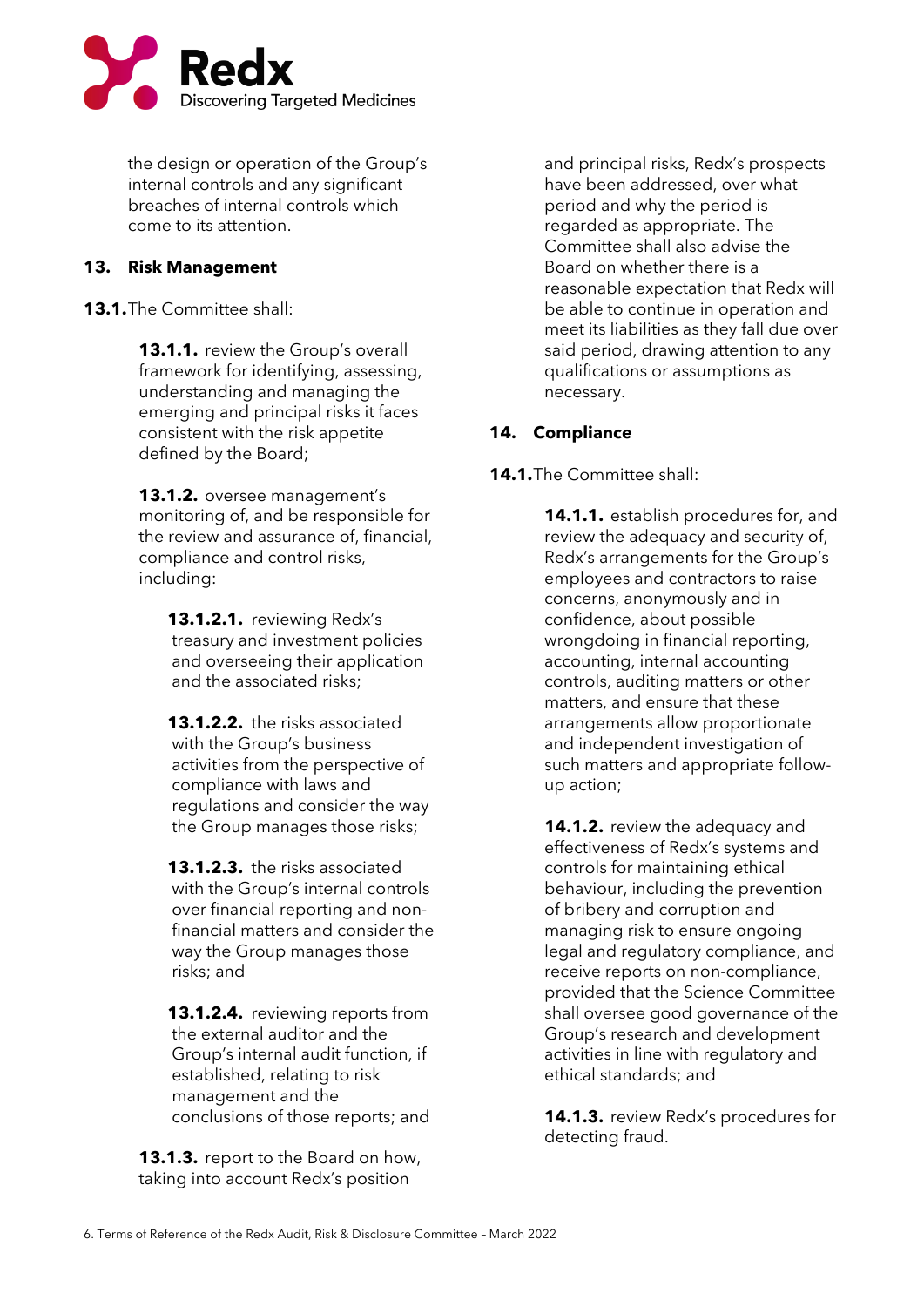

**14.2.**The Committee shall be responsible for overseeing the investigation of any material complaints received or noncompliance identified and shall draw to the attention of the Board any significant issues raised as a result of the investigation.

## **15. Disclosures**

**15.1.**The Committee shall:

**15.1.1.** review the adequacy and effectiveness of Redx's systems and controls for the identification, treatment and disclosure of inside information and other information under MAR, the AIM Rules and the Disclosure Guidance and Transparency Rules of the Financial Conduct Authority; and

**15.1.2.** consider the appropriate treatment of information notified to the Committee and review and advise on the scope and content of disclosures to be made.

**15.2.**The Committee shall draw to the attention of the Board any significant deficiencies or material weaknesses in the design or operation of the Group's systems and controls and any significant breaches which come to its attention.

# **16. Private Sessions with the Committee**

**16.1.**At the discretion of the chairperson of the Committee or at the request of the external auditor, head of Redx's internal audit function if established, chief financial officer or general counsel, time may be set aside at each meeting of the Committee for the Committee to meet in private with such person, without management present. Any private session shall be minuted separately from the main session of the Committee.

#### **17. Reporting to the Board and Interaction with other Board Committees**

- **17.1.**In addition to the specific issues noted above, the chairperson of the Committee shall report to the Board after each meeting on all matters within its duties and responsibilities and on any matters on which the Board has requested the Committee's opinion.
- **17.2.**A member of the Committee, who is also a member of the Remuneration Committee, shall draw to the attention of the Remuneration Committee, the Committee's assessment of the Group's financial results and any exceptional matters for consideration by the Remuneration Committee in respect of remuneration matters.

## **18. Other**

- **18.1.**The Committee shall, at least once a year, review its own performance, constitution and remit to ensure it is operating at maximum effectiveness and recommend any changes it considers necessary to the Board for approval.
- **18.2.**The Committee shall have access to sufficient resources in order to carry out its duties, including access to the company secretary of Redx for assistance as required.
- **18.3.**The Committee shall be provided with appropriate and timely training, both in the form of an induction programme for new members and on an ongoing basis for all members.

# **19. Authority**

**19.1.**The Committee is authorised by the Board to seek any information it requires from any director or employee of Redx in order to perform its duties.